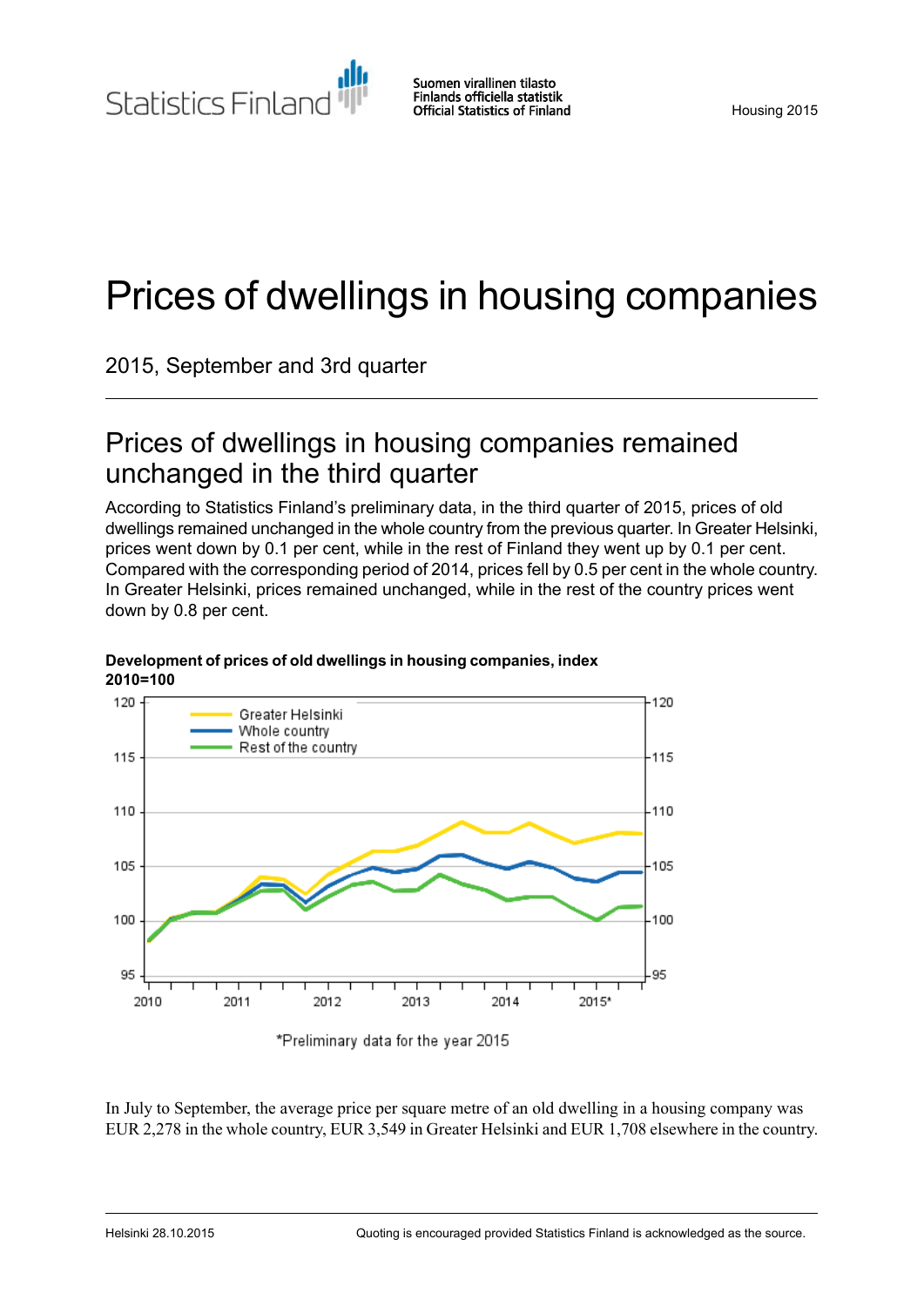Prices of new dwellings in blocks of flats and terraced houses remained unchanged in the whole country compared with the previous quarter. In Greater Helsinki, prices fell by 1.8 per cent, while in the rest of the country prices went up by 1.0 per cent.

Compared with the same period in 2014, prices of new units in housing companies rose by 1.7 per cent in the whole country. In Greater Helsinki, prices went down by 2.1 per cent, while in the rest of Finland they went up by 3.9 per cent. The average price per square metre of new units in housing companies was EUR 3,540 in the whole country, EUR 4,752 in Greater Helsinki and EUR 3,112 in the rest of the country.

The information on old dwellings derive from the statistics on the prices of dwellings in housing companies compiled by Statistics Finland from the Tax Administration's data. The preliminary data cover roughly two-thirds of completed transactions in old dwellings in blocks of flats and terraced houses. The data on new dwellings in blocks of flats are based on information on the transaction prices of the largest building contractors and estate agents. More detailed price data on dwellings in housing companies are available at [tilastokeskus.fi/til/ashi/tau\\_en.html](http://tilastokeskus.fi/til/ashi/tau_en.html)

## Prices of dwellings in housing companies fell in September

According to Statistics Finland's preliminary data, prices of dwellings in old blocks of flats and terraced houses went down by 0.5 per cent in the whole country from August to September. In Greater Helsinki, prices went down by 1.0 per cent and remained almost unchanged in the rest of Finland. Compared with September 2014, prices fell by 0.3 per cent in the whole country. In Greater Helsinki, prices went up by 0.5 per cent, while in the rest of Finland they went down by 1.0 per cent year-on-year.

#### **Development of prices of old dwellings in housing companies by month, index 2010=100**



In September 2015, the average price per square metre of an old dwelling in a housing company was EUR 2,246 in the whole country, EUR 3,483 in Greater Helsinki and EUR 1,691 elsewhere in the country.

When the monthly statistics on prices of dwellings in housing companies are published they cover approximately 40 per cent of all transactions made in the latest statistical month. The monthly data become revised during the following monthsso that the final data for the year are published in the release concerning the first quarter of the following year. For further information about data revisions, see a separate tables.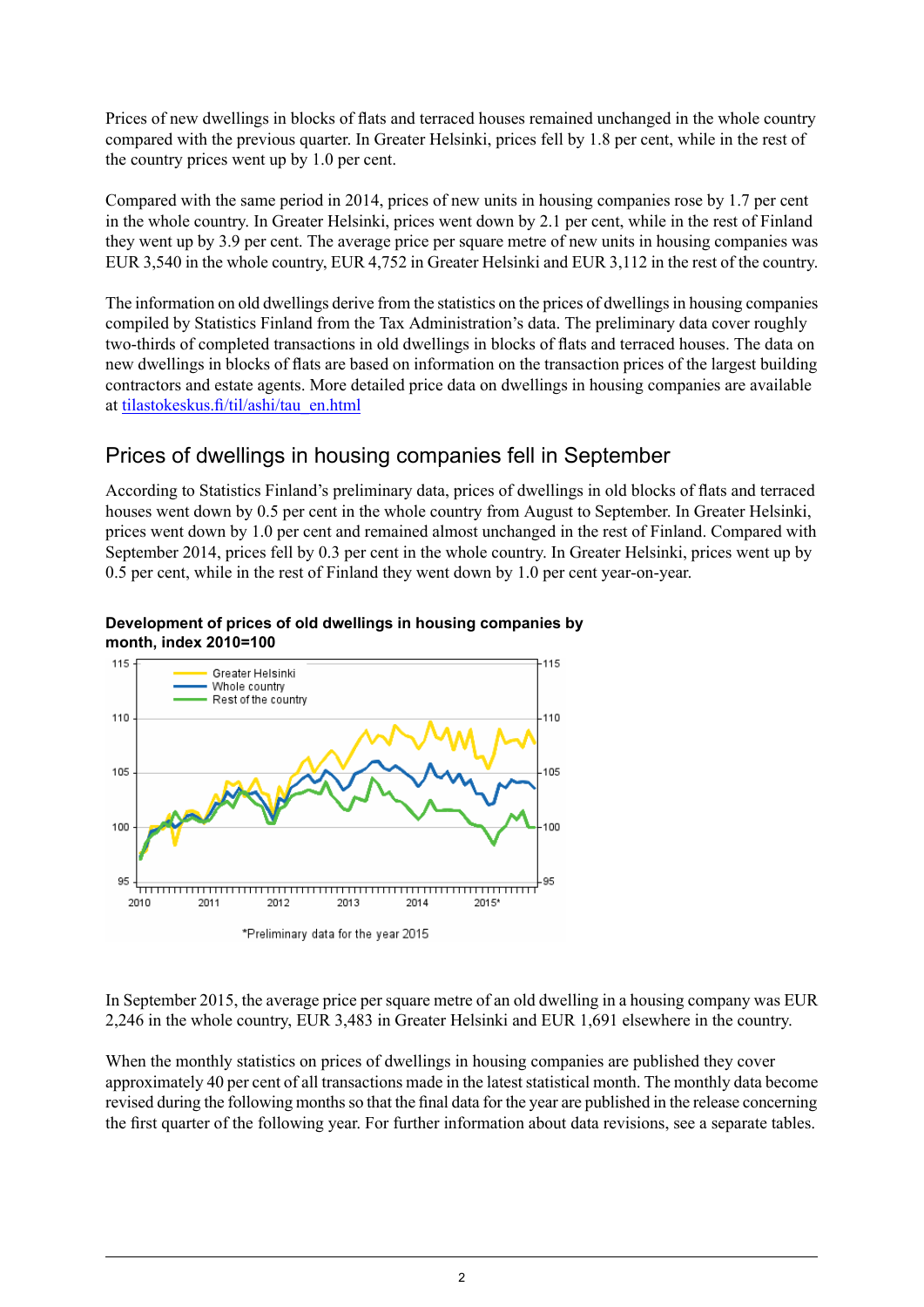## **Contents**

## **Tables**

### **Appendix tables**

| Appendix table 1. Unencumbered average prices per square metre of old dwellings in housing companies, September |
|-----------------------------------------------------------------------------------------------------------------|
| Appendix table 2. Unencumbered average prices per square metre of blocks of flats, September 20157              |
|                                                                                                                 |
| Appendix table 4. Unencumbered average prices per square metre of old dwellings in housing companies, August    |
| Appendix table 5. Unencumbered average prices per square metre of old dwellings in housing companies, July      |

## Figures

| <b>Appendix Figures</b> |  |
|-------------------------|--|
|                         |  |
|                         |  |
|                         |  |
|                         |  |
|                         |  |
|                         |  |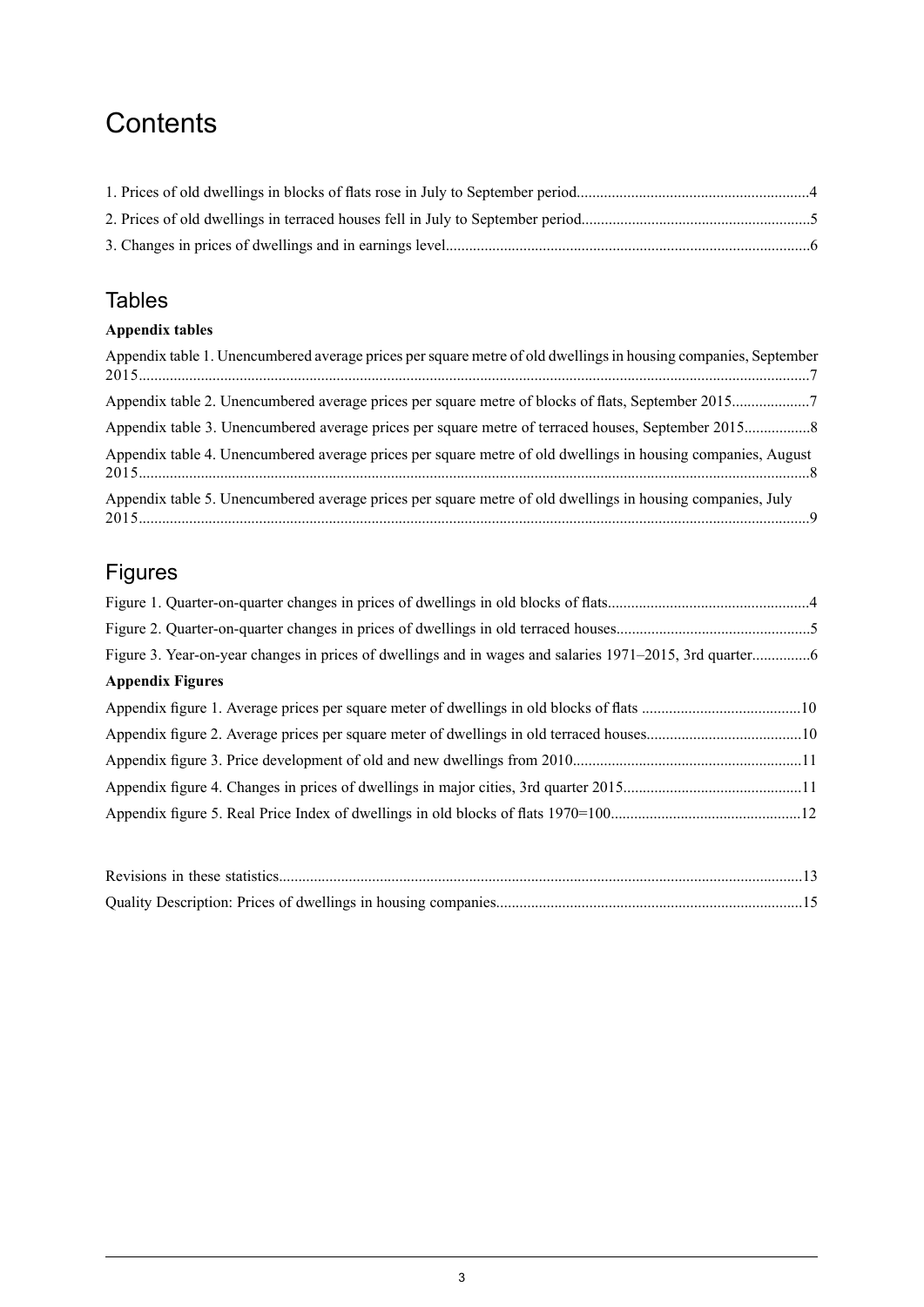## <span id="page-3-0"></span>1. Prices of old dwellings in blocks of flats rose in July to September period

According to preliminary data, the prices of old dwellings in blocks of flats rose by 0.3 per cent in the whole country compared to the previous quarter. Prices went up by 0.4 per cent in Greater Helsinki and by 0.3 per cent elsewhere in Finland. Compared with the corresponding quarter of 2014, prices remained almost unchanged in the whole country. In Greater Helsinki, prices went up by 0.3 per cent, while in the rest of Finland they went down by 0.6 per cent.



<span id="page-3-1"></span>**Figure 1. Quarter-on-quarter changes in prices of dwellings in old blocks of flats**

Viewed by type of apartment, prices of one-room flats went up by 0.7 per cent in Greater Helsinki and by 1.0 per cent in the rest of Finland from the previous quarter. Over the same period, prices of two-room flats rose by 0.6 per cent in Greater Helsinki but decreased by 0.5 per cent in the rest of Finland. Prices of three-room and larger flats went up by 0.2 per cent in Greater Helsinki and by 0.8 per cent in the rest of the country.

In the third quarter of 2015, the average price per square metre of an old dwelling in a block of flats was EUR 2,431 in the whole country, EUR 3,724 in Greater Helsinki and EUR 1,710 elsewhere in Finland.

Prices of new dwellings in blocks of flats fell by 0.5 per cent in the whole country from the previous quarter. In Greater Helsinki, prices fell by 1.4 per cent and in the rest of Finland they remained nearly unchanged. Compared with the corresponding period of 2014, prices of new dwellings in blocks of flats went up by 1.9 per cent in the whole country. In Greater Helsinki, prices went down by 1.4 per cent, while in the rest of Finland they went up by 4.2 per cent.

In the third quarter of 2015, the average price per square metre of a new dwelling in a block of flats was EUR 3,926 in the whole country, EUR 5,112 in Greater Helsinki and EUR 3,409 elsewhere in the country.

<sup>\*</sup>Preliminary data for the year 2015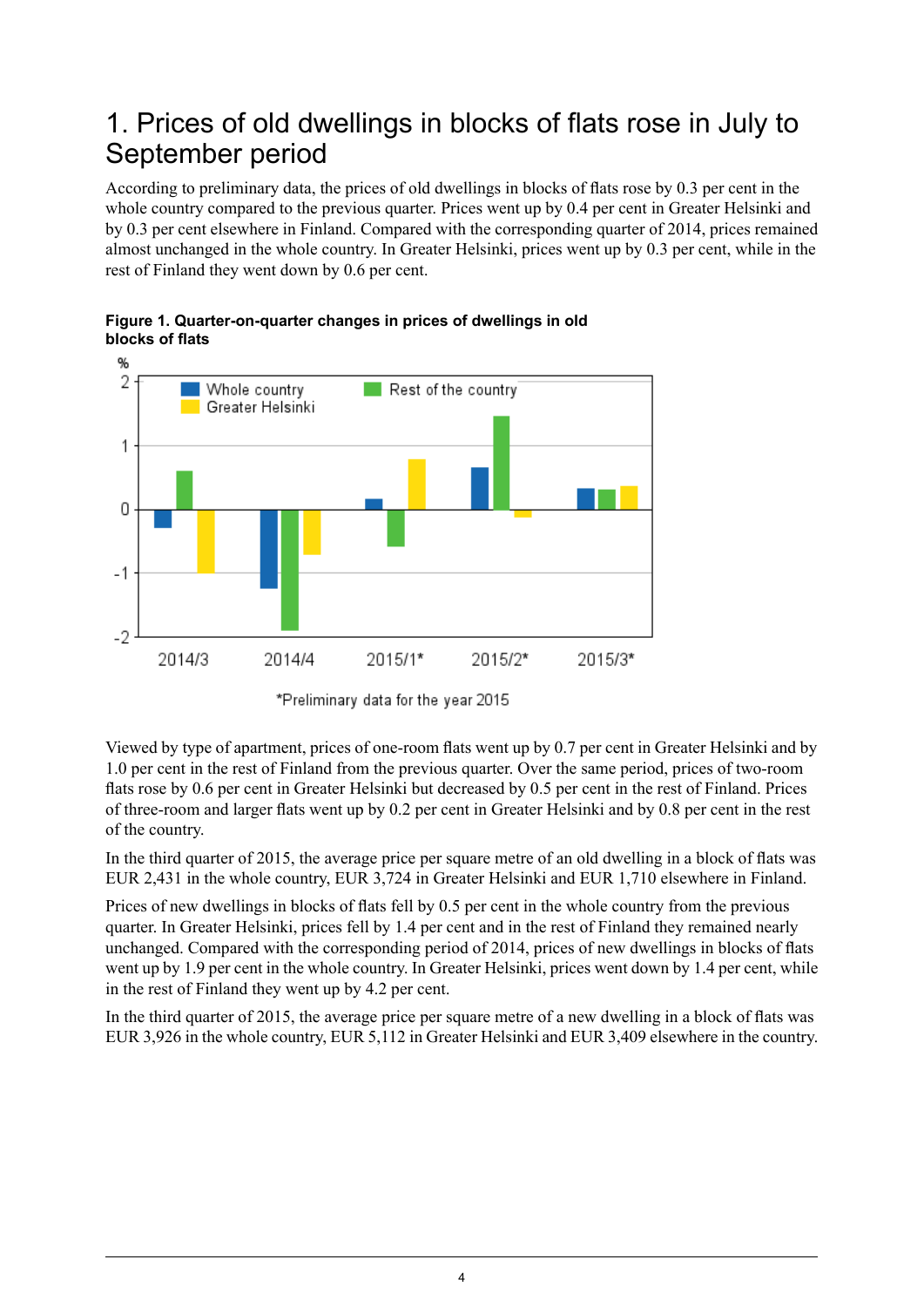## <span id="page-4-0"></span>2. Prices of old dwellings in terraced houses fell in July to September period

According to preliminary data, prices of old dwellings in terraced houses fell by an average of 0.5 per cent from the previous quarter in the whole country. In Greater Helsinki, prices went down by 1.1 per cent and in the rest of the country prices remained almost unchanged. Compared with the corresponding period of 2014, prices of old dwellings in terraced houses went down by 1.0 per cent in the whole country. In Greater Helsinki, prices went down by 0.8 per cent, and in the rest of the country by 1.1 per cent.



<span id="page-4-1"></span>**Figure 2. Quarter-on-quarter changes in prices of dwellings in old terraced houses**



In the third quarter of 2015, the average price per square metre of an old dwelling in a terraced house was EUR 2,085 in the whole country, EUR 3,234 in Greater Helsinki and EUR 1,705 elsewhere in the country.

Prices of new dwellings in terraced houses rose by 1.2 per cent from the previous quarter in the whole country. In Greater Helsinki, prices fell by 3.2 per cent, while in the rest of Finland they went up 2.7 per cent. Compared with the corresponding period of 2014, prices of new dwellings in terraced houses rose by an average of 1.4 per cent in the whole country. In Greater Helsinki, prices fell by 4.4 per cent and in the rest of Finland prices rose by 3.5 per cent.

In the third quarter of 2015, the average price per square metre for a new dwelling in a terraced house was EUR 2,841 in the whole country, EUR 3,675 in Greater Helsinki and EUR 2,655 elsewhere in Finland.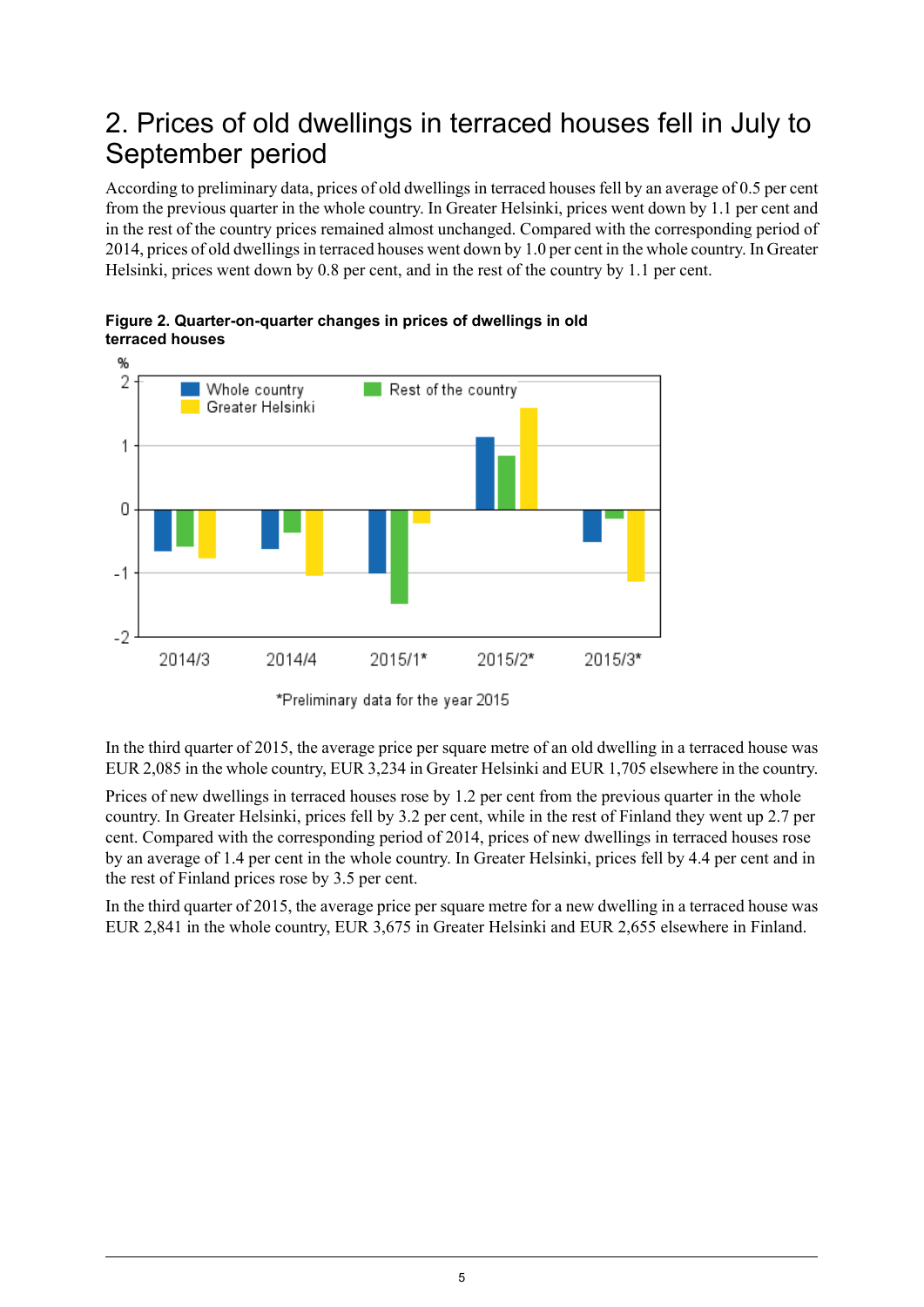## <span id="page-5-0"></span>3. Changes in prices of dwellings and in earnings level

The price development of dwellings has varied much within the last 40 years orso. During the overheating of the housing market, prices rose by over 40 per cent in the last quarter of 1988 compared with the previous year. Correspondingly, during the recession of the early 1990s, prices of dwellings fell by as much as 20 per cent from the year before. From 1996 dwelling prices rose up to the middle of the year 2008, with the exception of the year 2001. The outbreak of the international financial crisis in autumn 2008 slowed down the housing market and prices fell by five per cent from the third quarter of 2008 until the first quarter of 2009. From the middle of 2009 onwards, prices of dwellings have continued to grow again. The rise in dwelling prices has clearly slowed down from year 2011 and in 2014, the prices of dwellings made a downturn.

Over the same time period changes in wages and salaries have been more moderate than changes on the housing market, except for the mid-1970s, when the earnings level rose by over 20 per cent per year due to the great inflation. Over the 2000s wages and salaries have gone up yearly by an average of 3.3 per cent. The average annual rise in prices of dwellings has been a little less than one percentage point faster, which has undermined the purchasing power of wages and salaries on the housing markets.



<span id="page-5-1"></span>**Figure 3. Year-on-year changes in prices of dwellings and in wages and salaries 1971–2015, 3rd quarter**

%

\*Preliminary data for the year 2015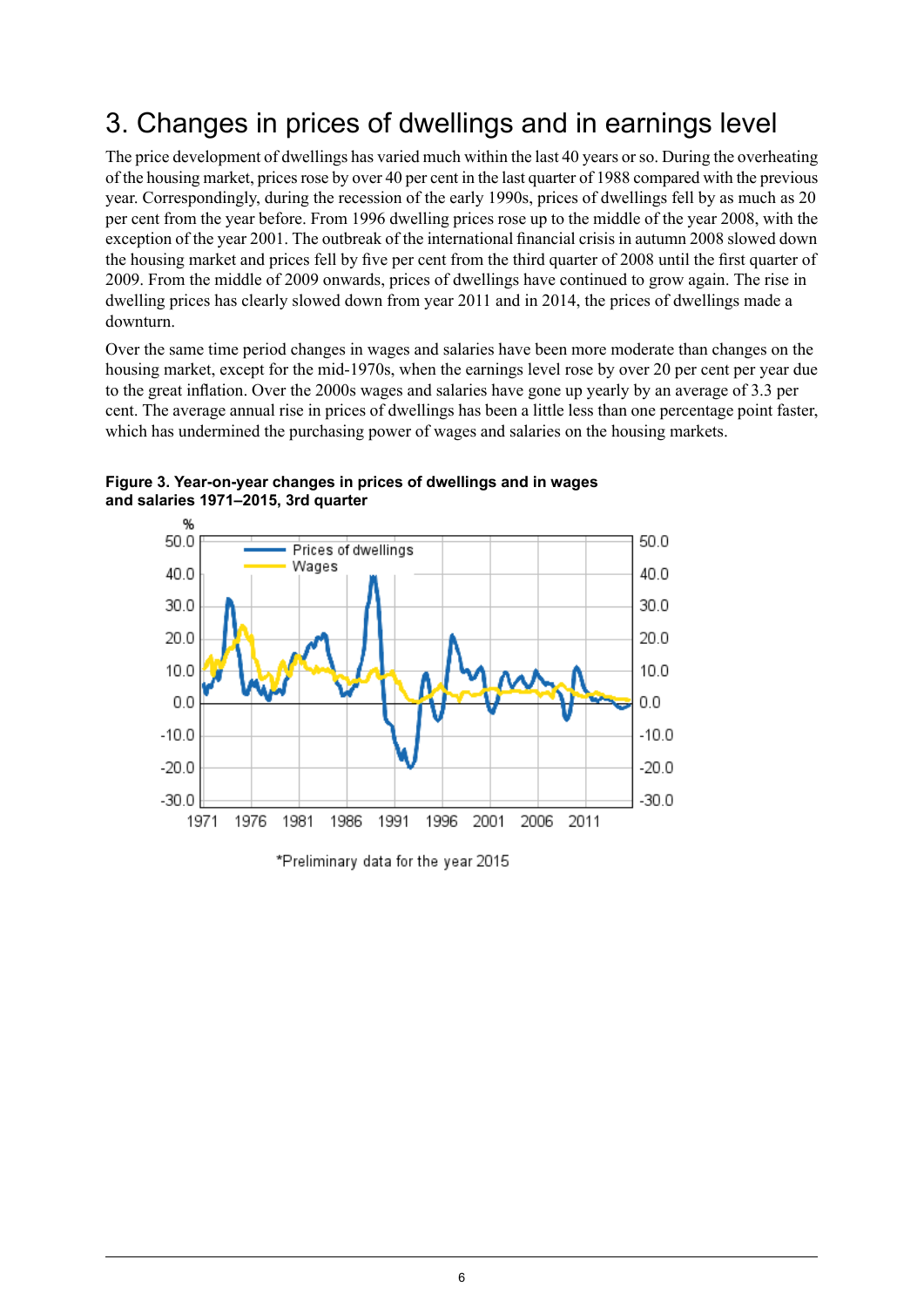## Appendix tables

## <span id="page-6-0"></span>**Appendix table 1. Unencumbered average prices per square metre of old dwellings in housing companies, September 2015**1)

| Area                                                      |         |       | Price, euro/m <sup>2</sup> Index (2010=100) Monthly change, % Yearly change, % Number |        |         |
|-----------------------------------------------------------|---------|-------|---------------------------------------------------------------------------------------|--------|---------|
| Whole country                                             | 2 2 4 6 | 103,6 | $-0.5$                                                                                | $-0.3$ | 3 3 4 8 |
| Greater Helsinki                                          | 3483    | 107,8 | $-1,0$                                                                                | 0,5    | 935     |
| Rest of the country (whole country -<br>Greater Helsinki) | 1691    | 100,0 | $-0,1$                                                                                | $-1,0$ | 2413    |
| Satellite municipalities <sup>2)</sup>                    | 2 189   | 100,0 | $-0,1$                                                                                | $-2,8$ | 254     |
| Southern Finland                                          | 2613    | 104,7 | $-0.9$                                                                                | $-0.3$ | 1889    |
| <b>Western Finland</b>                                    | 1793    | 103,4 | 0,4                                                                                   | 1,0    | 809     |
| Eastern Finland                                           | 1441    | 98,4  | 0,8                                                                                   | $-0.8$ | 351     |
| Northern Finland                                          | 1639    | 97,1  | 0,1                                                                                   | $-3,2$ | 299     |
| Helsinki                                                  | 3860    | 110,8 | $-2,0$                                                                                | 1,1    | 581     |
| Espoo-Kauniainen                                          | 3 3 1 0 | 105,0 | 1,2                                                                                   | 0,9    | 212     |
| Vantaa                                                    | 2562    | 99,6  | $-0,8$                                                                                | $-3,2$ | 142     |
| Tampere                                                   | 2 3 8 0 | 108,9 | 2,3                                                                                   | 3,1    | 232     |
| Turku                                                     | 1823    | 102,3 | $-2,7$                                                                                | $-3,0$ | 133     |
| Oulu                                                      | 1823    | 99,3  | 3,3                                                                                   | 2,4    | 144     |

<span id="page-6-1"></span>1) Preliminary data

2) Satellite municipalities = Hyvinkää, Järvenpää, Kerava, Kirkkonummi, Nurmijärvi, Riihimäki, Sipoo, Tuusula and Vihti

#### **Appendix table 2. Unencumbered average prices per square metre of blocks of flats, September 2015**1)

| Area                                                      |         |       | Price, euro/m <sup>2</sup> Index (2010=100) Monthly change, % Yearly change, % |        |
|-----------------------------------------------------------|---------|-------|--------------------------------------------------------------------------------|--------|
| Whole country                                             | 2 3 6 7 | 105,5 | $-1,3$                                                                         | $-0,5$ |
| Greater Helsinki                                          | 3646    | 110,6 | $-1,1$                                                                         | 0,5    |
| Rest of the country (whole country - Greater<br>Helsinki) | 1 654   | 99,7  | $-1,5$                                                                         | $-1,7$ |
| Satellite municipalities <sup>2)</sup>                    | 2 0 3 3 | 100,3 | 0,8                                                                            | $-6,9$ |
| Southern Finland                                          | 2 7 2 6 | 107,0 | $-1,3$                                                                         | $-0,7$ |
| <b>Western Finland</b>                                    | 1819    | 104,6 | $-0,4$                                                                         | 1,6    |
| Eastern Finland                                           | 1438    | 97,1  | $-4,4$                                                                         | $-1,7$ |
| Northern Finland                                          | 1730    | 93,9  | $-0.3$                                                                         | $-1,5$ |
| Helsinki                                                  | 4 0 3 1 | 112,8 | $-2,5$                                                                         | 1,0    |
| Espoo-Kauniainen                                          | 3 2 6 9 | 108,5 | 5,3                                                                            | 1,0    |
| Vantaa                                                    | 2413    | 98,9  | $-0.8$                                                                         | $-4,3$ |
| Tampere                                                   | 2 3 5 0 | 110,2 | 2,2                                                                            | 2,7    |
| Turku                                                     | 1721    | 102,4 | $-0.6$                                                                         | $-2,4$ |
| Oulu                                                      | 1818    | 95,6  | 1,9                                                                            | 3,2    |

1) Preliminary data

2) Satellite municipalities = Hyvinkää, Järvenpää, Kerava, Kirkkonummi, Nurmijärvi, Riihimäki, Sipoo, Tuusula and Vihti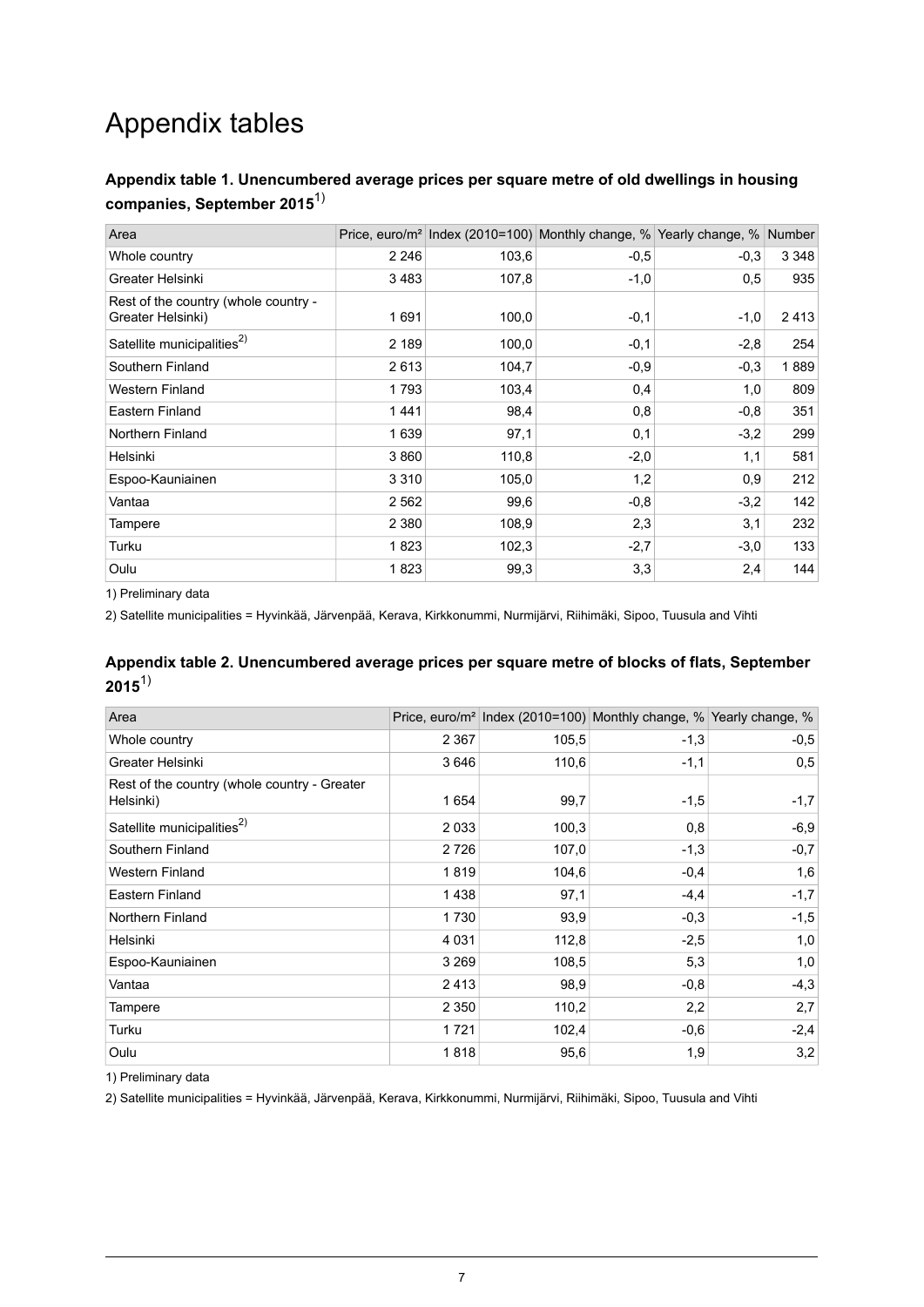<span id="page-7-0"></span>

| Appendix table 3. Unencumbered average prices per square metre of terraced houses, September |  |
|----------------------------------------------------------------------------------------------|--|
| $2015^{1}$                                                                                   |  |

| Area                                                      |         |       | Price, euro/m <sup>2</sup> Index (2010=100) Monthly change, % Yearly change, % |        |
|-----------------------------------------------------------|---------|-------|--------------------------------------------------------------------------------|--------|
| Whole country                                             | 2 0 9 3 | 101,2 | 0,5                                                                            | 0,0    |
| Greater Helsinki                                          | 3 188   | 102,5 | $-0.9$                                                                         | 0,4    |
| Rest of the country (whole country - Greater<br>Helsinki) | 1732    | 100,3 | 1,4                                                                            | $-0,3$ |
| Satellite municipalities <sup>2)</sup>                    | 2 3 0 0 | 99,8  | $-0,7$                                                                         | $-0,2$ |
| Southern Finland                                          | 2448    | 101,2 | $-0.3$                                                                         | 0,3    |
| <b>Western Finland</b>                                    | 1765    | 102.1 | 1,3                                                                            | 0,4    |
| Eastern Finland                                           | 1445    | 99,8  | 6,6                                                                            | 0,1    |
| Northern Finland                                          | 1566    | 99,7  | 0,5                                                                            | $-4,6$ |
| Helsinki                                                  | 3 2 8 9 | 103,7 | 0,1                                                                            | 1,3    |
| Espoo-Kauniainen                                          | 3 3 4 3 | 102,6 | $-1,7$                                                                         | 0,9    |
| Vantaa                                                    | 2745    | 100,6 | $-0.9$                                                                         | $-2,3$ |
| Tampere                                                   | 2 4 3 8 | 106,8 | 2,6                                                                            | 3,8    |
| Turku                                                     | 2 104   | 101,9 | $-7,2$                                                                         | $-4,3$ |
| Oulu                                                      | 1828    | 102,9 | 4,6                                                                            | 1,7    |

<span id="page-7-1"></span>1) Preliminary data

2) Satellite municipalities = Hyvinkää, Järvenpää, Kerava, Kirkkonummi, Nurmijärvi, Riihimäki, Sipoo, Tuusula and Vihti

## **Appendix table 4. Unencumbered average prices per square metre of old dwellings in housing companies, August 2015**1)

| Area                                                      |         |       | Price euro/m <sup>2</sup> Index (2010=100) Monthly change, % Yearly change, % Number |        |         |
|-----------------------------------------------------------|---------|-------|--------------------------------------------------------------------------------------|--------|---------|
| <b>Whole Country</b>                                      | 2 2 4 3 | 104,2 | $-0,1$                                                                               | $-0,7$ | 4428    |
| Greater Helsinki                                          | 3499    | 108,9 | 1,5                                                                                  | 0,1    | 1 1 3 6 |
| Rest of the country (whole country -<br>Greater Helsinki) | 1681    | 100,1 | $-1,5$                                                                               | $-1,5$ | 3 2 9 2 |
| Satellite municipalities <sup>2)</sup>                    | 2 1 1 9 | 100,1 | $-2,2$                                                                               | $-1,6$ | 267     |
| Southern Finland                                          | 2627    | 105,7 | 0,3                                                                                  | $-0,7$ | 2453    |
| Western Finland                                           | 1771    | 103,0 | 0,1                                                                                  | $-0,2$ | 1 1 2 3 |
| Eastern Finland                                           | 1468    | 97,6  | $-1,5$                                                                               | $-2,8$ | 434     |
| Northern Finland                                          | 1528    | 97,0  | $-3,6$                                                                               | $-0.6$ | 418     |
| Helsinki                                                  | 3945    | 113,1 | 2,7                                                                                  | 1,6    | 685     |
| Espoo-Kauniainen                                          | 3 1 6 2 | 103,8 | $-0.7$                                                                               | $-1,2$ | 262     |
| Vantaa                                                    | 2601    | 100,4 | $-0,2$                                                                               | $-4,3$ | 189     |
| Tampere                                                   | 2 2 7 3 | 106,4 | $-3,3$                                                                               | $-0,2$ | 311     |
| Turku                                                     | 1920    | 105,1 | $-2,2$                                                                               | $-1,8$ | 256     |
| Oulu                                                      | 1741    | 96,1  | $-2,5$                                                                               | $-1,2$ | 198     |

1) Updated preliminary data

2) Satellite municipalities = Hyvinkää, Järvenpää, Kerava, Kirkkonummi, Nurmijärvi, Riihimäki, Sipoo, Tuusula and Vihti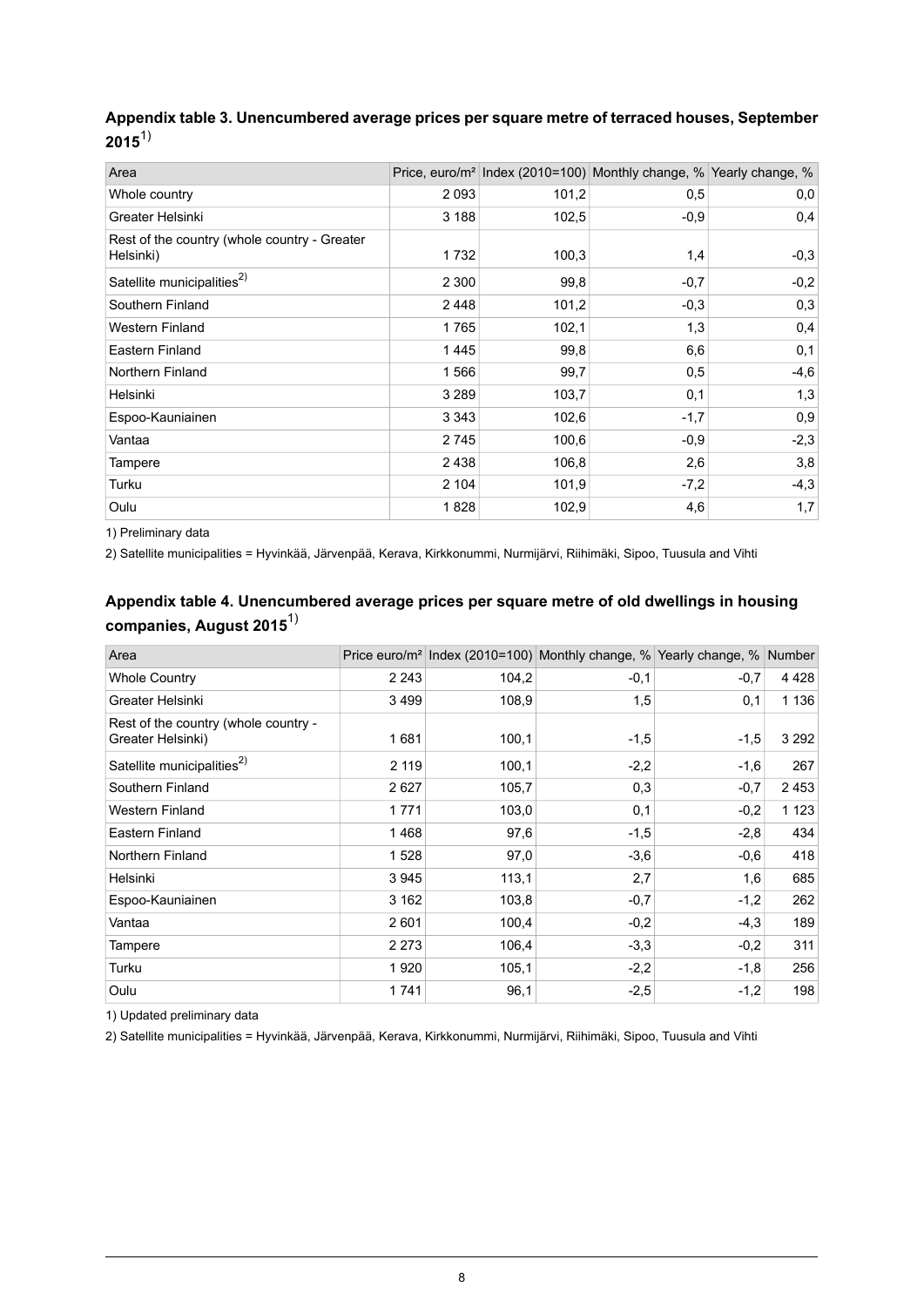## <span id="page-8-0"></span>**Appendix table 5. Unencumbered average prices per square metre of old dwellings in housing companies, July 2015**1)

| Area                                                      |         |       | Price, euro/m <sup>2</sup> Index (2010=100) Monthly change, % Yearly change, % Number |        |         |
|-----------------------------------------------------------|---------|-------|---------------------------------------------------------------------------------------|--------|---------|
| <b>Whole Country</b>                                      | 2 2 6 5 | 104,2 | 0,1                                                                                   | 0,1    | 4 8 7 4 |
| Greater Helsinki                                          | 3468    | 107,4 | $-0.7$                                                                                | 0,2    | 1 266   |
| Rest of the country (whole country -<br>Greater Helsinki) | 1726    | 101,5 | 0,8                                                                                   | 0,0    | 3608    |
| Satellite municipalities <sup>2)</sup>                    | 2 2 5 2 | 102,4 | 2,2                                                                                   | $-1,3$ | 304     |
| Southern Finland                                          | 2655    | 105,4 | 0,2                                                                                   | 0,0    | 2681    |
| <b>Western Finland</b>                                    | 1760    | 102,9 | $-1,4$                                                                                | 0,6    | 1 2 2 4 |
| Eastern Finland                                           | 1481    | 99,0  | 1,1                                                                                   | $-2,2$ | 533     |
| Northern Finland                                          | 1601    | 100,5 | 2,2                                                                                   | 2,8    | 436     |
| Helsinki                                                  | 3859    | 110,1 | $-0,2$                                                                                | 1,0    | 788     |
| Espoo-Kauniainen                                          | 3 2 5 6 | 104,5 | $-0,5$                                                                                | $-0,8$ | 245     |
| Vantaa                                                    | 2 5 6 2 | 100,7 | $-3,3$                                                                                | $-1,6$ | 233     |
| Tampere                                                   | 2 3 5 8 | 110,1 | 1,7                                                                                   | 5,1    | 351     |
| Turku                                                     | 2 1 2 5 | 107,5 | 0,8                                                                                   | 1,9    | 251     |
| Oulu                                                      | 1758    | 98,6  | 1,4                                                                                   | 2,8    | 223     |

1) Updated preliminary data

2) Satellite municipalities = Hyvinkää, Järvenpää, Kerava, Kirkkonummi, Nurmijärvi, Riihimäki, Sipoo, Tuusula and Vihti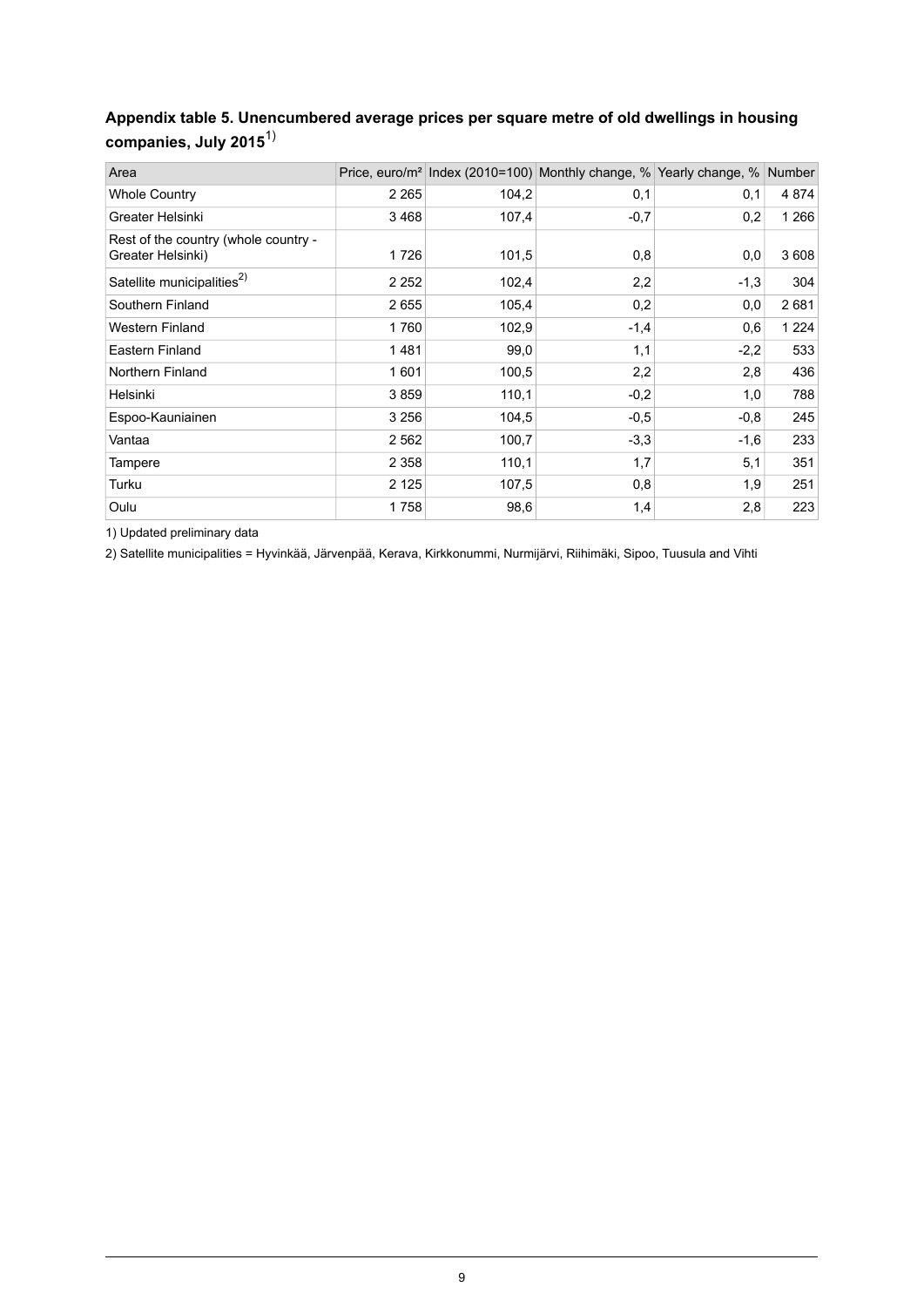## Appendix Figures



### <span id="page-9-0"></span>**Appendix figure 1. Average prices per square meter of dwellings in old blocks of flats**

\*Preliminary data for the year 2015



#### <span id="page-9-1"></span>**Appendix figure 2. Average prices per square meter of dwellings in old terraced houses**

\*Preliminary data for the year 2015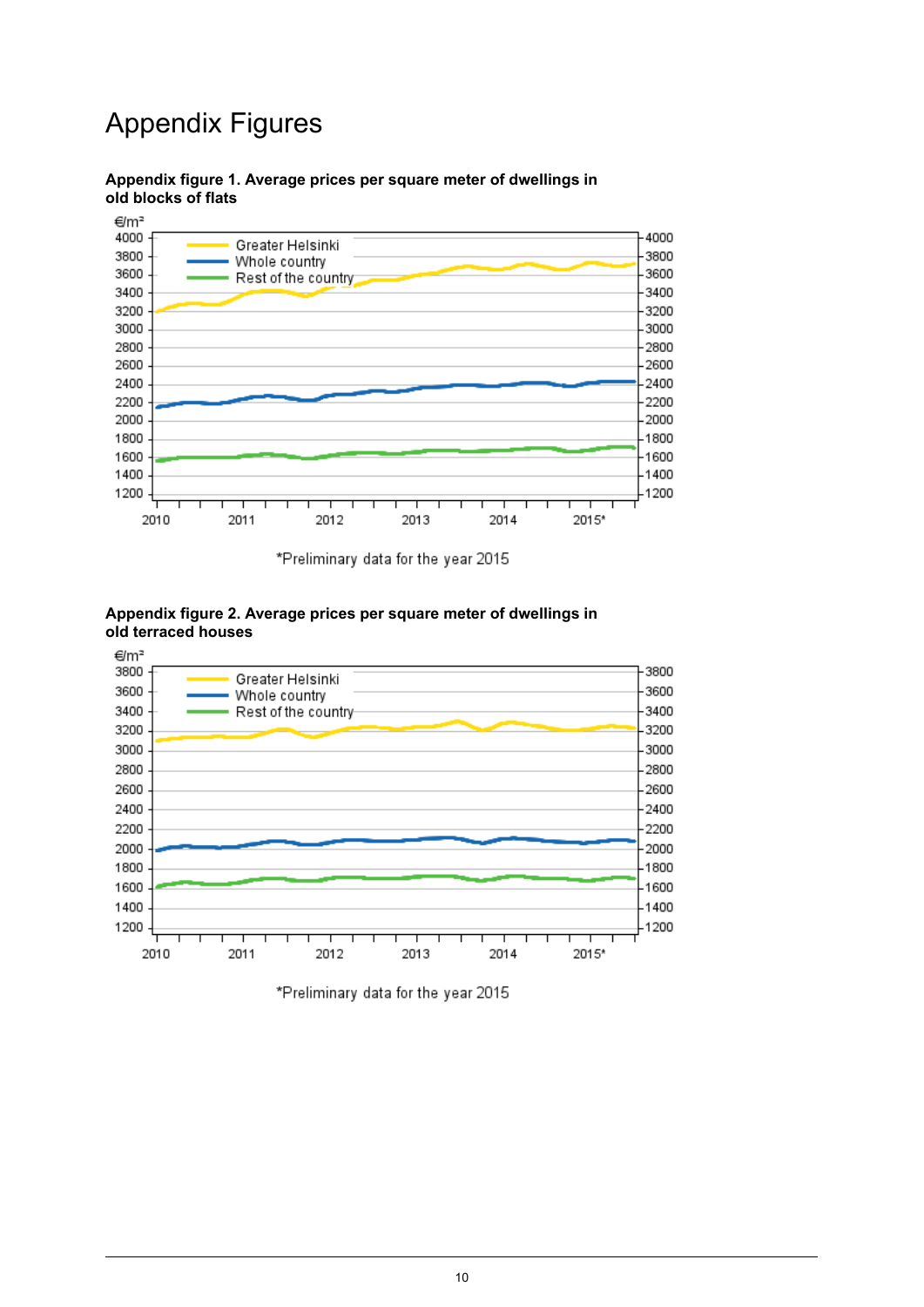

<span id="page-10-0"></span>**Appendixfigure3. Price development of old and new dwellingsfrom 2010**

\*Preliminary data for the year 2015

<span id="page-10-1"></span>



\*Preliminary data for the year 2015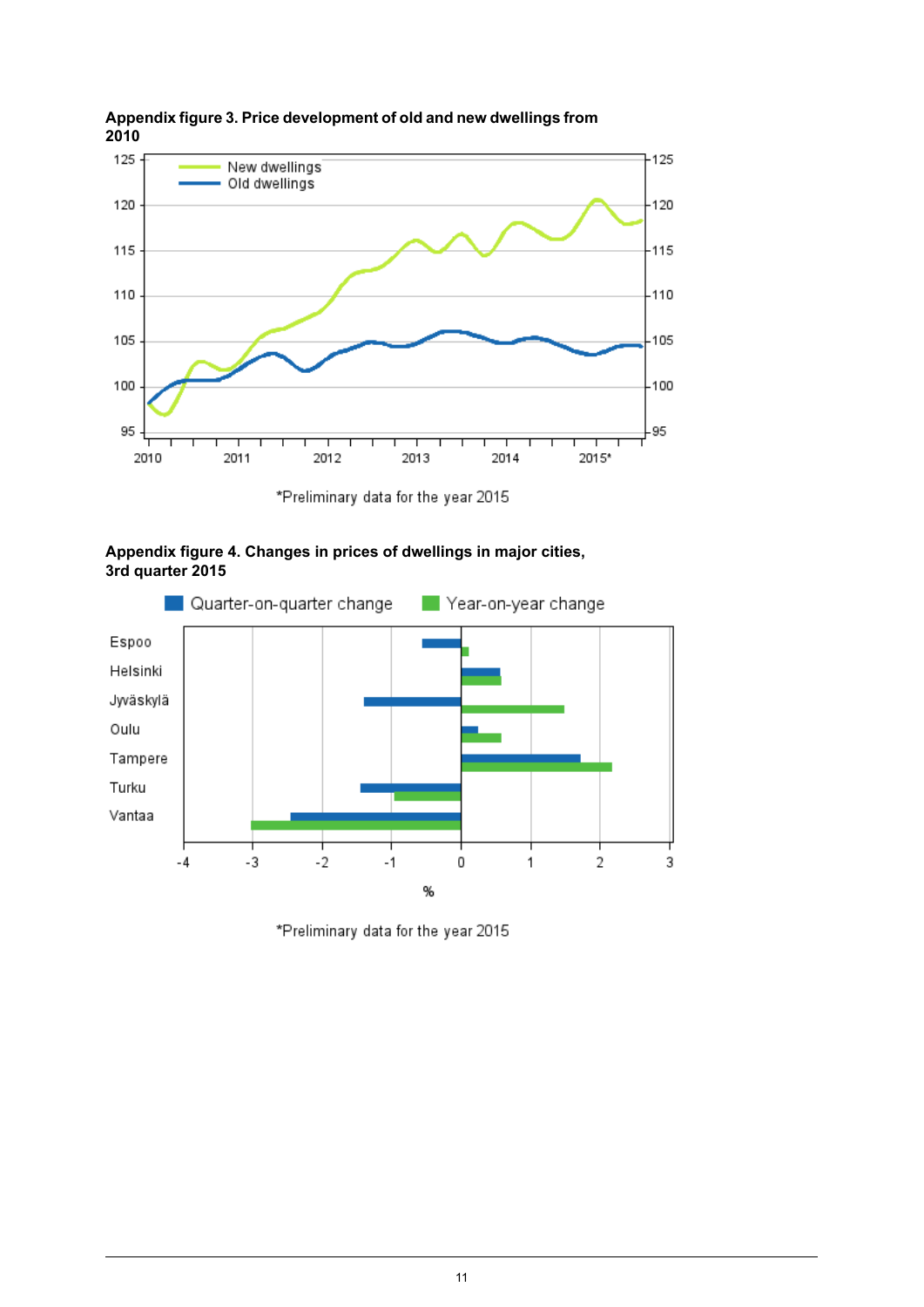

<span id="page-11-0"></span>**Appendix figure 5. Real Price Index of dwellings in old blocks of flats 1970=100**

\*Preliminary data for the year 2015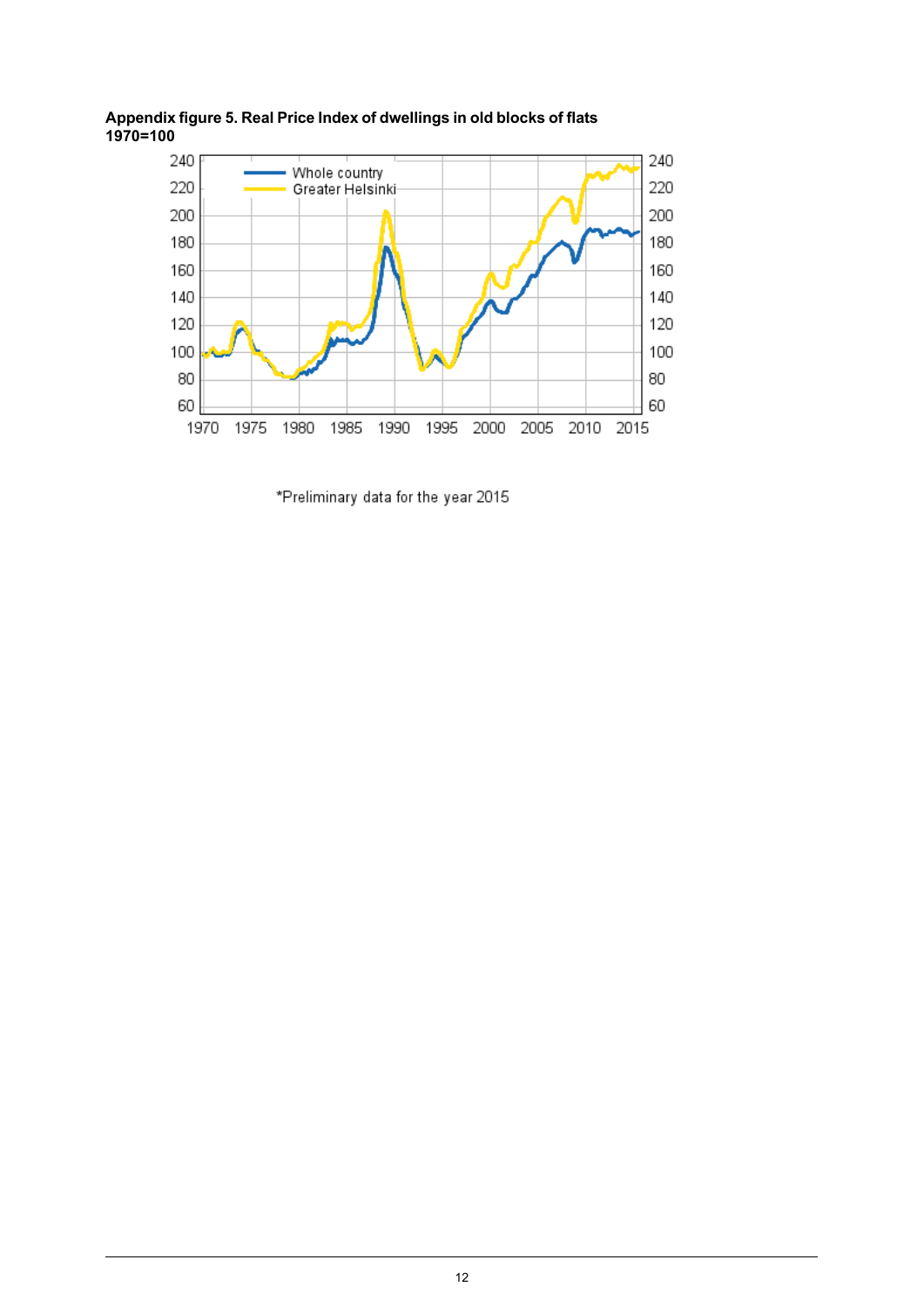## <span id="page-12-0"></span>Revisions in these statistics

The data of the statistics have become revised according to the table below. For more information about data revisions, see Section 3 of the quality description.

### **Revisions to data on monthly changes in prices of dwellings in housing companies, monthly** statistics<sup>1)</sup>

| Area and reference time     |         | Monthly change, %                     |        | Revision, percentage point |
|-----------------------------|---------|---------------------------------------|--------|----------------------------|
|                             |         | Latest release 28.10.2015 1st release |        |                            |
| Whole country               | 05/2015 | 0,7                                   | 0,4    | 0,3                        |
|                             | 06/2015 | $-0,2$                                | $-0,8$ | 0,6                        |
|                             | 07/2015 | 0,1                                   | 0,3    | $-0,2$                     |
|                             | 08/2015 | $-0,1$                                | 0,5    | $-0,6$                     |
| Greater Helsinki            | 05/2015 | 0,2                                   | $-0,3$ | 0,5                        |
|                             | 06/2015 | 0,1                                   | $-0,7$ | 0,8                        |
|                             | 07/2015 | $-0,7$                                | $-0,1$ | $-0,6$                     |
|                             | 08/2015 | 1,5                                   | 1,8    | $-0,3$                     |
| Rest of the country 05/2015 |         | 1,1                                   | 1,1    | 0,0                        |
|                             | 06/2015 | $-0,5$                                | $-1,0$ | 0,5                        |
|                             | 07/2015 | 0,8                                   | 0,7    | 0,1                        |
|                             | 08/2015 | $-1,5$                                | $-0,8$ | $-0,7$                     |

1) The 1st release refers to the time when data for the reference period were released for the first time. The revision describes the difference of monthly change percentages between the latest and first release.

### **Revisions to data on annual changes in prices of dwellings in housing companies, monthly** statistics<sup>1)</sup>

| Area and reference time     |         | Annual changes, %                     |        | Revision, percentage point |
|-----------------------------|---------|---------------------------------------|--------|----------------------------|
|                             |         | Latest release 28.10.2015 1st release |        |                            |
| Whole country               | 05/2015 | $-0,2$                                | $-0,6$ | 0,4                        |
|                             | 06/2015 | $-0.9$                                | $-1,4$ | 0,5                        |
|                             | 07/2015 | 0,1                                   | 0,3    | $-0,2$                     |
|                             | 08/2015 | $-0,7$                                | $-0,4$ | $-0,3$                     |
| Greater Helsinki            | 05/2015 | $-0,1$                                | $-0,6$ | 0,5                        |
|                             | 06/2015 | $-1,0$                                | $-1,6$ | 0,6                        |
|                             | 07/2015 | 0,2                                   | 0,8    | $-0,6$                     |
|                             | 08/2015 | 0,1                                   | 0,1    | 0,0                        |
| Rest of the country 05/2015 |         | $-0.3$                                | $-0,5$ | 0,2                        |
|                             | 06/2015 | $-0,9$                                | $-1,2$ | 0,3                        |
|                             | 07/2015 | 0,0                                   | $-0,1$ | 0,1                        |
|                             | 08/2015 | $-1,5$                                | $-0.9$ | $-0,6$                     |

1) The 1st release refers to the time when data for the reference period were released for the first time. The revision describes the difference of yearly change percentages between the latest and first release.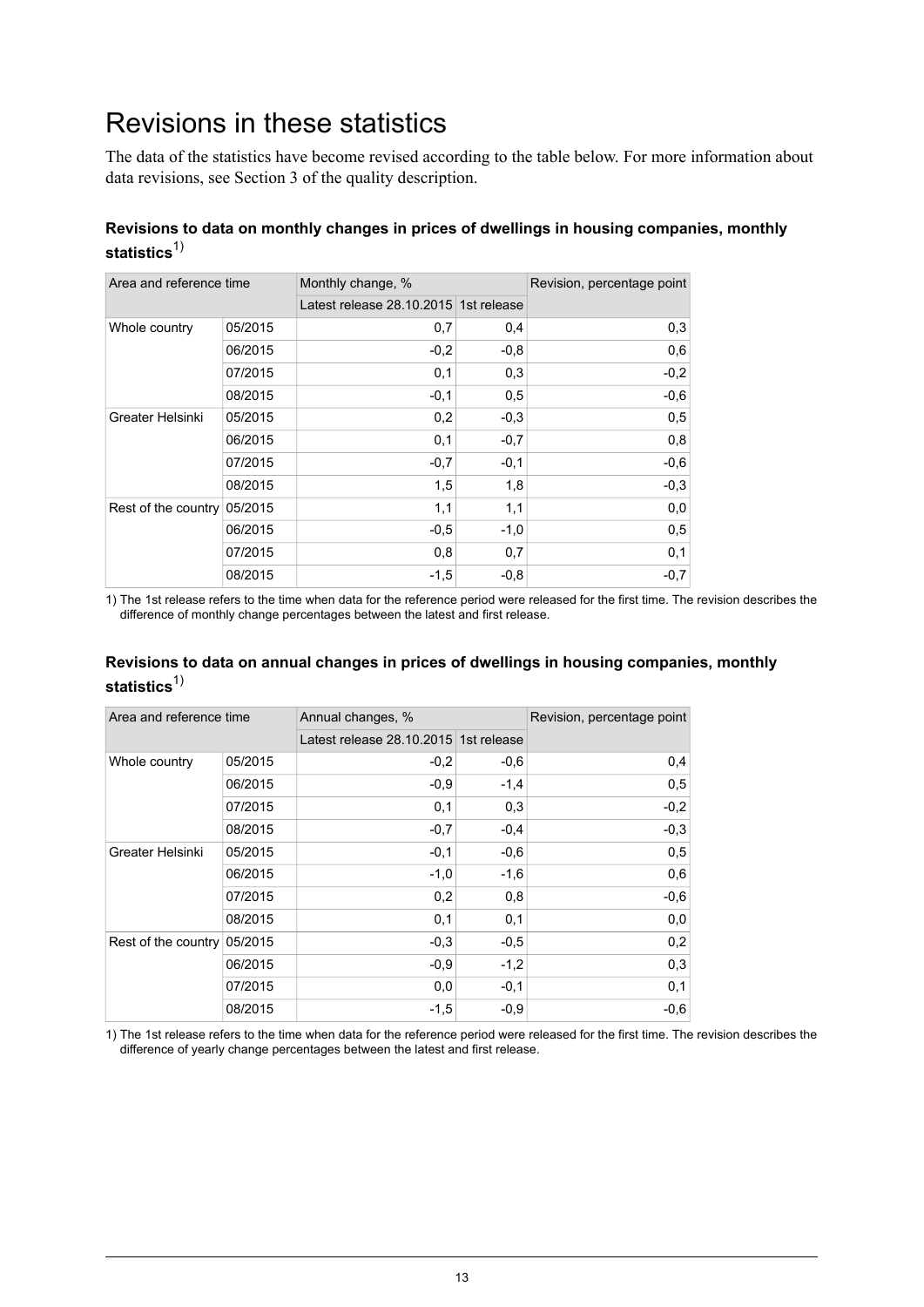| Area and reference time |        | Quarterly change, %                   |        | Revision, percentage point |
|-------------------------|--------|---------------------------------------|--------|----------------------------|
|                         |        | Latest release 28.10.2015 1st release |        |                            |
| Whole country           | 3/2014 | $-0.4$                                | $-0,7$ | 0,3                        |
|                         | 4/2014 | $-1,0$                                | $-0,4$ | $-0,6$                     |
|                         | 1/2015 | $-0.3$                                | $-0,2$ | $-0,1$                     |
|                         | 2/2015 | 0,9                                   | 0,8    | 0,1                        |
| Greater Helsinki        | 3/2014 | $-0.9$                                | $-1,3$ | 0,4                        |
|                         | 4/2014 | $-0.8$                                | $-0,2$ | $-0,6$                     |
|                         | 1/2015 | 0,5                                   | 0,6    | $-0,1$                     |
|                         | 2/2015 | 0,5                                   | 0,3    | 0,2                        |
| Rest of the country     | 3/2014 | 0,0                                   | $-0,2$ | 0,2                        |
|                         | 4/2014 | $-1,1$                                | $-0.5$ | $-0,6$                     |
|                         | 1/2015 | $-1,0$                                | $-1,0$ | 0,0                        |
|                         | 2/2015 | 1,2                                   | 1,2    | 0,0                        |

### **Revisions to data on quarterly changes in prices of dwellings in housing companies, quarterly** statistics<sup>1)</sup>

1) The 1st release refers to the time when data for the reference period were released for the first time. The revision describes the difference of quarterly change percentages between the latest and first release.

| Area and reference time    |        | Annual change, %                      |        | Revision, percentage point |
|----------------------------|--------|---------------------------------------|--------|----------------------------|
|                            |        | Latest release 28.10.2015 1st release |        |                            |
| Whole country              | 3/2014 | $-1,0$                                | $-1,0$ | 0,0                        |
|                            | 4/2014 | $-1,3$                                | $-1,0$ | $-0,3$                     |
|                            | 1/2015 | $-1,1$                                | $-1,1$ | 0,0                        |
|                            | 2/2015 | $-0,9$                                | $-0,9$ | 0,0                        |
| Greater Helsinki           | 3/2014 | $-1,0$                                | $-0,8$ | $-0,2$                     |
|                            | 4/2014 | $-0,9$                                | $-0,5$ | $-0,4$                     |
|                            | 1/2015 | $-0,4$                                | $-0,3$ | $-0,1$                     |
|                            | 2/2015 | $-0,8$                                | $-0,8$ | 0,0                        |
| Rest of the country 3/2014 |        | $-1,1$                                | $-1,2$ | 0,1                        |
|                            | 4/2014 | $-1,7$                                | $-1,5$ | $-0,2$                     |
|                            | 1/2015 | $-1,8$                                | $-1,8$ | 0,0                        |
|                            | 2/2015 | $-0,9$                                | $-0,9$ | 0,0                        |

#### **Revisions to data on yearly changes in prices of dwellings in housing companies, quarterly** statistics<sup>1)</sup>

1) The 1st release refers to the time when data for the reference period were released for the first time. The revision describes the difference of yearly change percentages between the latest and first release.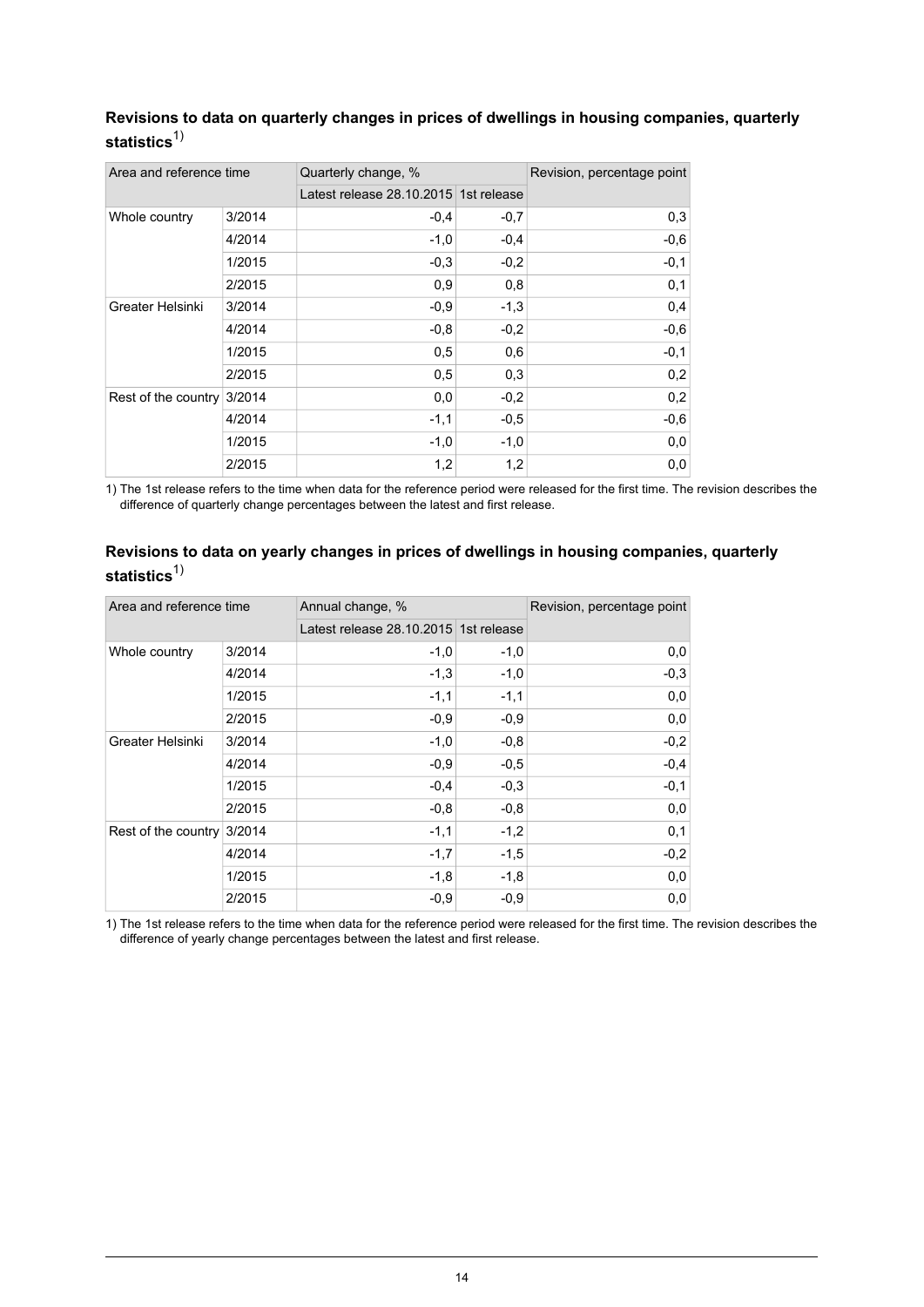## <span id="page-14-0"></span>Quality Description: Prices of dwellings in housing companies

## 1. Relevance

## 1.1 Information content and purpose of use

The statistics on prices of dwellings in housing companies describe the unencumbered prices per square metre of old dwellings in housing companies, and monthly, quarterly and annual changes in them. For new dwellings data will be published quarterly and annually. The statistics contain data classified by area and type of building for the examined month and for a longer time period. The purpose of the statistics is to provide information about price development on the housing market.

### 1.2. Concepts, classifications and data

## **The data and the data suppliers:**

*Old dwellings*: The data of the statistics on dwelling prices are based on the price information gathered by the Finnish Tax Administration for asset transfer tax calculation purposes. Additionally, the Tax Administration's Register of Real Estate Property and Statistics Finland's data on the dwelling stock that are based on the Population Register Centre's Register of Buildings and Dwellings are also used for the **statistics** 

*New dwellings*: The data of the statistics on dwelling prices are based on the information Statistics Finland receives via a private price monitoring service about transactions in new dwellings made by the largest real estate agents and building contractors. The monthly statistics do not contain information on new dwellings due to the scarcity of statistical data.

### **Used concepts:**

*Dwelling:* A dwelling refers to a room or suite of rooms that is equipped with a kitchen, kitchenette or cooking area and is intended for year-round habitation.

*Price per square metre of dwelling*: The statistics are compiled from data on unencumbered prices, in other words, prices inclusive of the debt portion. The published price concept is price per square metre (EUR/m2).

*Floor area of dwelling*: The floor area (m²) of a dwelling is calculated from the inner surfaces of the walls enclosing it. The floor areas of auxiliary spaces (utility space, walk-in wardrobe, etc.), bathroom, hobby room, fireplace room, sauna in dwelling, washroom and changing room, and rooms used as working space if no hired employees work in them are also included in the floor area of a dwelling. Garage, cellar, sauna space in unoccupied basement, unheated storage space, balcony, porch, veranda, vestibule and unoccupied attic space are not included in the floor area of a dwelling.

*First home*: First-time dwelling transactions include those that are entitled to the exemption from the asset transfer tax for first-time homebuyers (www.vero.fi).

*Old/new dwelling:* An old dwelling refers to a dwelling that has not been completed in the examined year or the year before it. Respectively, a new dwelling refers to a dwelling completed in the statistical reference year or the year before it that is sold for the first time.

*Type of building*: The dwellings in the statistics are classified into blocks of flats and terraced houses according to type of building. The data on terraced houses also include detached houses whose tenure is based on ownership of housing company shares.

Type of financing: Dwellings financed with ARA subsidised housing loans and price controlled HITAS dwellings are not included in the non-subsidised dwelling category used in the statistics.

*Number of rooms:* A room is defined as a space with one or more windows that has a floor area of at least seven square metres and mean height of at least two metres. A hall, porch, bed recess or other similar space is not regarded as a room. Kitchen is not included in the number of rooms. Dwellings with at least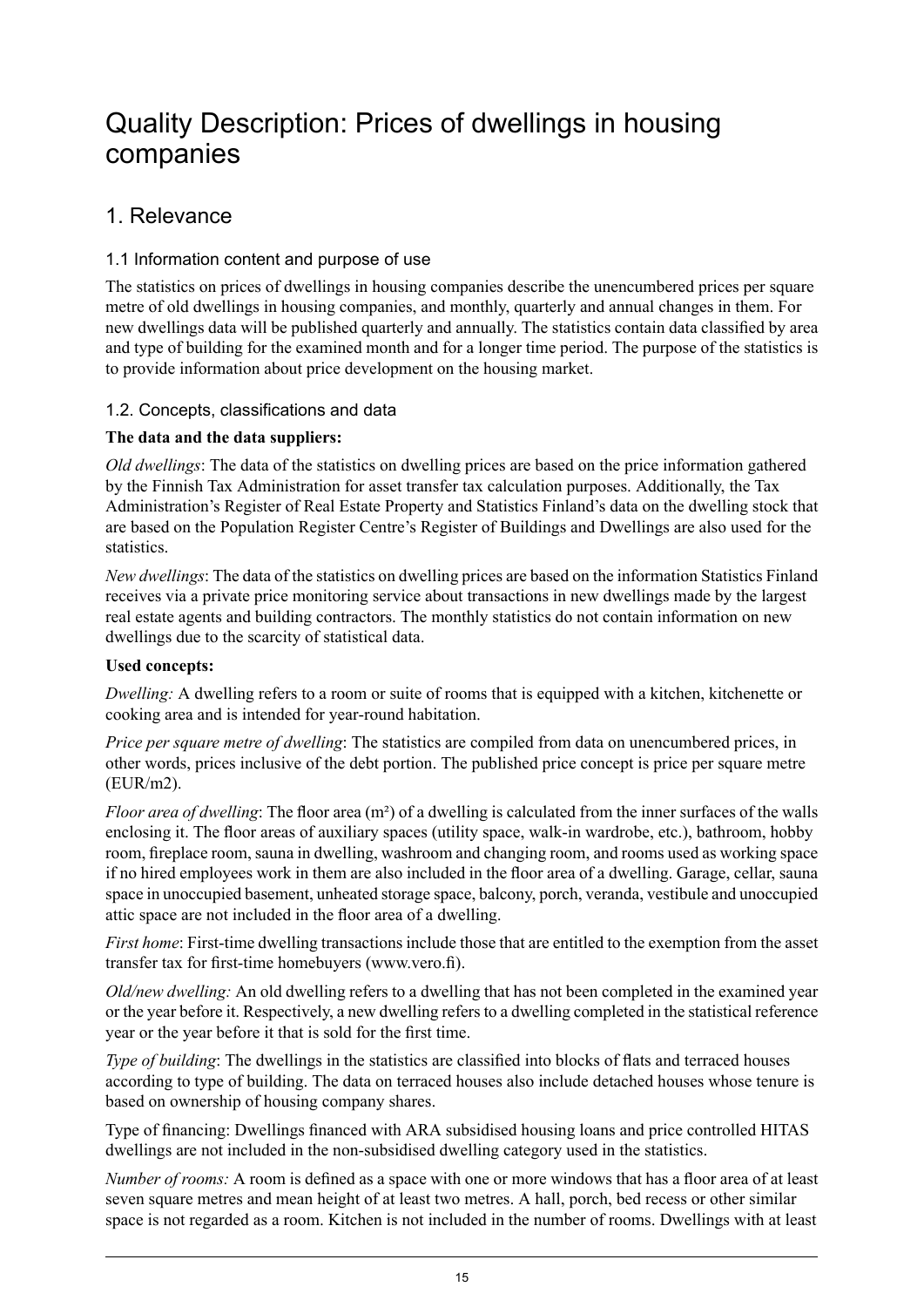three rooms are classified into room number category 3h+. In the monthly statistics data are not published by number of rooms due to the scarcity of statistical data.

*(Nominal) price index:* Describesthe change in prices compared to the base period of the index concerned. The base period for the indices of old dwellings in housing companies are 1970, 1983, 2000, 2005, 2010, and the base period for new dwellings are 2005 and 2010.

*Real price index*: Describes the change in real prices compared to the index base period. The real price index is derived by dividing the point figure of the nominal price index for the area with the point figure of the Consumer Price Index for the whole country in the corresponding time period and base year.

#### *Distribution parameters*:

Q1 (lower quartile) =  $25\%$  of the observations remain below.

Med (median)  $=$  Middle observation when the observations are arranged in size order.

Q3 (upper quartile) = 75% of the observations remain below.

### **Classifications**:

### *Annual and quarterly statistics:*

*Regional division, old dwellings*: The statistics use diverse area combinations, such as Greater Helsinki Area, satellite municipalities around the Greater Helsinki Area, regions and urban sub-areas. The Greater Helsinki Area comprises Helsinki, Espoo, Vantaa and Kauniainen, which in statistics is included in Espoo. The satellite municipalities are Hyvinkää, Järvenpää, Kerava, Kirkkonummi, Nurmijärvi, Riihimäki, Sipoo, Tuusula and Vihti. Regions are defined according to the decision of the Council of State. The urban sub-areas are formed of postal code areas using price level and location as the criteria. Details of the used regional classifications are appended to this publication and can be found on Statistics Finland's website.

*Regional division, new dwellings:* Due to the low number of transactions, the statistics on the prices of new dwellings are compiled according to a less detailed regional division than the statistics on the prices of old dwellings. The classification used in the statistics on the prices of new dwellings also takes into consideration the needs of the Consumer Price Index, hence the regional classification uses the division into major regions. The area categories are Whole country, Greater Helsinki, Rest of Finland (the same as with old dwellings, Whole country exclusive of Greater Helsinki), Rest of Uusimaa (exclusive of Greater Helsinki) and major regions Southern Finland, Western Finland, Eastern Finland, and Northern Finland.

#### *Monthly statistics:*

Regional division: The area categories are: Whole country, Greater Helsinki, Rest of Finland (Whole country exclusive of Greater Helsinki), Satellite municipalities(Hyvinkää,Järvenpää, Kerava, Kirkkonummi, Nurmijärvi, Riihimäki, Sipoo, Tuusula, Vihti), Helsinki, Espoo-Kauniainen, Vantaa, Tampere, Turku, Oulu and major regions Southern Finland, Western Finland, Eastern Finland, and Northern Finland.

## 2. Methodological description

The statistics on the prices of dwellings in housing companies describe the unencumbered prices per square metre of dwellings in housing companies and changes in them. The statistics include both unencumbered prices per square metre calculated as averages directly from the data and the price index for dwellings in housing companies that describes the change in prices.

The price index aims at answering the question how much more or less a typical dwelling in a housing company now costs compared with before on the basis of the total number of actual transaction prices. Because the composition of dwellings sold at different times is not the same, monitoring average price changes is not sufficient. For example, the relative shares of different types of dwellings among sold dwellings may vary from quarter to quarter. When calculating the index, the so-called hedonic method is used, where the aim is to separate the genuine price development from price changes caused by dwelling characteristics at different points in time with the help of data classification and regression analysis.

**Classification:** Because the location, type of building and number of rooms are the most important price determinants, the composition of sold dwellings is first standardised by classifying these variables. The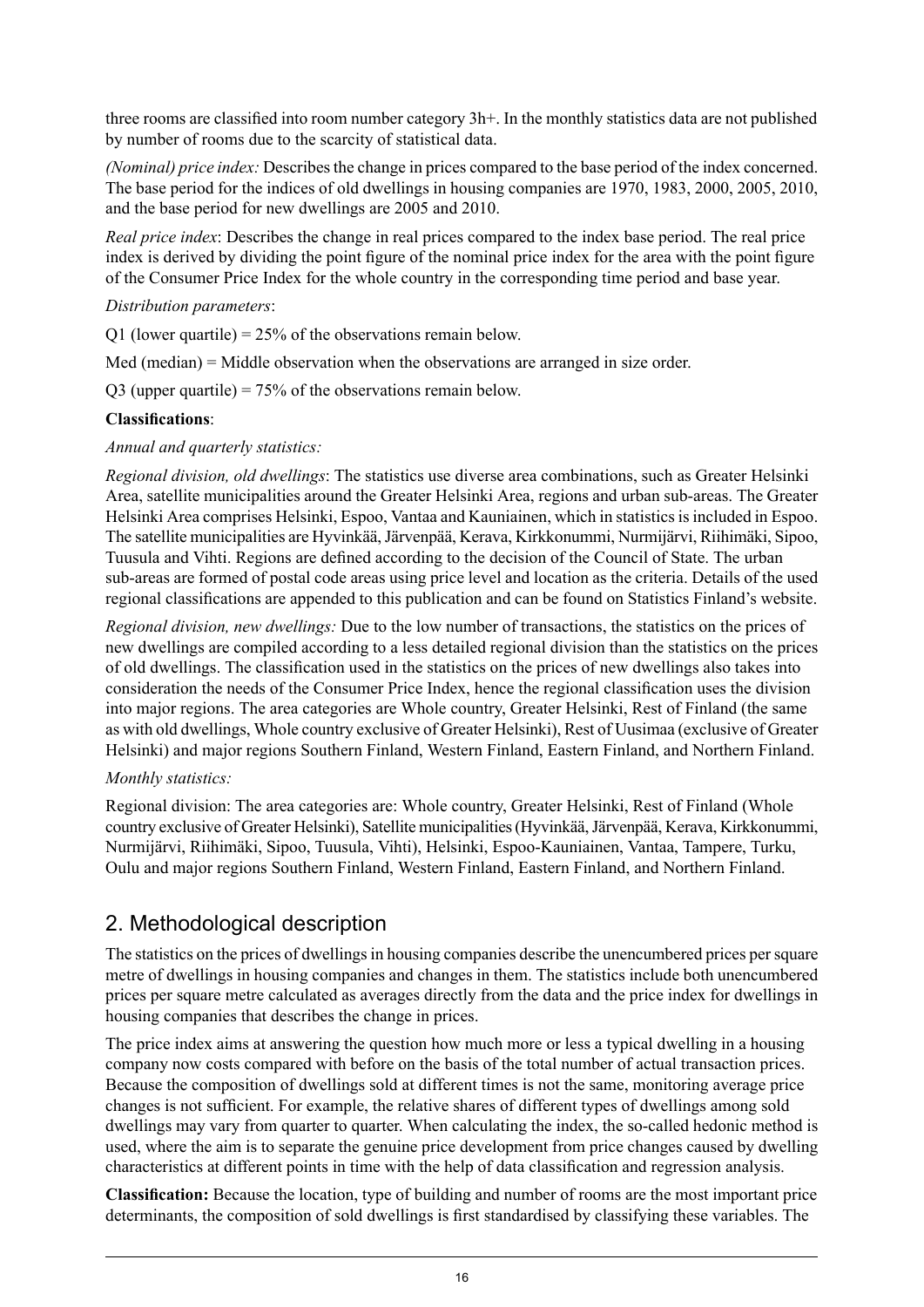regional classification has been constructed so as to be geographically meaningful and as homogeneous as possible in respect of price levels of dwellings. In the regional classification, larger cities have been divided into several sub-areas and smaller municipalities, where only few transactions take place, have been combined. Within areas, dwellings in a housing company are divided by type of building into two categories: blocks of flats and terraced and detached houses. Dwellings in blocks of flats have been classified further by the number of rooms into one-room dwellings, two-room dwellings and dwellings with three or more rooms. Terraced houses have been divided by the number of rooms into two categories: dwellings with fewer than three rooms and dwellings with at least three rooms.

**Regression model and quality adjustment:** The used classification does not, however, homogenise the data sufficiently, because inside a class, dwellings differ from another in terms of micro-location, floor area, year of completion, and so on. The price data on old dwellings contain data on the year of completion, floor area, and location of the dwelling on the postal code level. The price data on new dwellings include data on the floor area and location of the dwelling on the postal code level. With the help of the regression model, these data are used to quality adjust for changes in the composition of the data between the base and reference periods.

An example of a quality adjustment: during the statistical quarter the dwellings in a certain area have, on average, a larger floor area than the dwellings in the base period. In the quality adjustment, the index is revised upwards as otherwise the lower price per square metre caused by the larger floor area would erroneously be interpreted as a drop in prices. If there is no difference in the floor areas of the dwellings sold during the statistical quarter compared to the base period, no quality adjustment is needed.

The index point figure for the whole country is derived by aggregating the index class-specific price changes and the quality adjustments with the so-called log-Laspeyres index formula. The weights for old dwellings are derived as value-shares of the stock of dwellings in housing companies in 2010. The weights of new dwellings are the consumption expenditure weights of the dwellings purchased in 2008 to 2012. The data of five years surrounding the base year are utilised in the calculation of the weights of new dwellings because the number and sizes of purchased new dwellings vary much by year and region.

A more detailed methodological description has been published in Statistics Finland's Studies series (Koev, Eugen: Combining classification and quality adjustment in constructing a House Price Index. Helsinki, Statistics Finland, Studies series (2013)).

## 3. Correctness and accuracy of the data

## 3.1. Reliability of the statistics

The statistics on the prices of old dwellings are based on the Tax Administration's asset transfer tax data, which cover the transactions of all dwellings whose tenure is based on ownership of housing company shares. All transactions of old housing company dwellings are not included immediately in the statistics, because the purchaser is allowed two months to pay the asset transfer tax. Many purchasers pay the tax faster than this and in transactions intermediated by real estate agents the tax is paid at the time of transaction.

The statistics on the prices of new dwellings are based on data obtained from the largest real estate agents and building contractors and the data are final when first published.

The statistics describe the housing company share market by area relatively reliably. However, the number of included transactions should be taken into consideration. If few transactions have been made, a couple of deviating cases may affect the average price for an area significantly. Therefore, the development of prices should always be examined in the longer term and not only for a certain time period.

### 3.2. Accuracy of the statistics

Cases with missing information about transaction prices or floor area, or with exceptionally high or low price due to contract within family or error in data entry are not accepted into the statistics. The acceptable ranges of prices per square metre by area are defined yearly for old and new dwellings..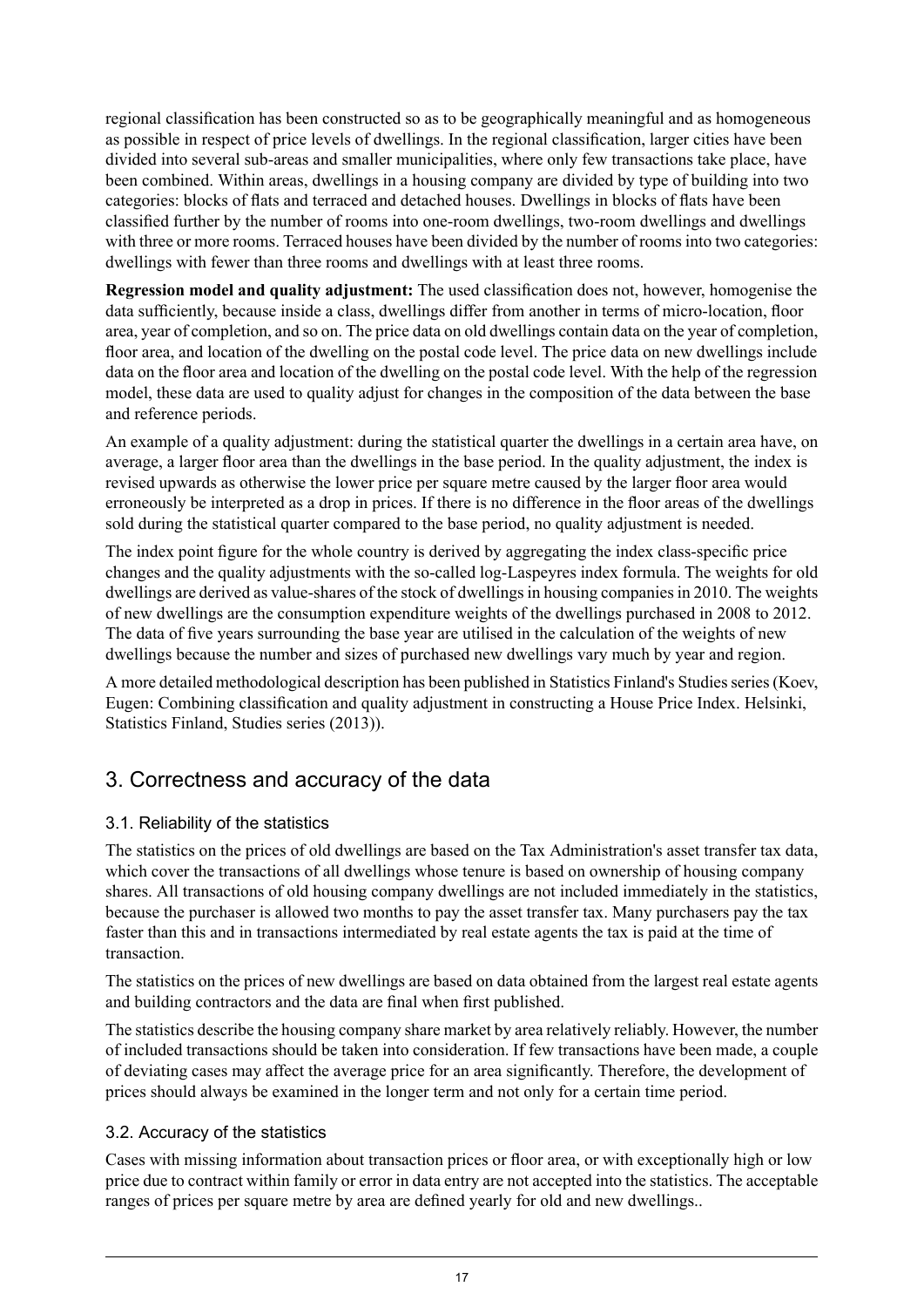The price data [become](http://tilastokeskus.fi/til/ashi/rev_en.html) revised (http://tilastokeskus.fi/til/ashi/rev\_en.html) over the year so that the final data for the year are published in the release concerning the first quarter of the following year. On the average, the revision in monthly statistics on prices of dwellings amounts to 0.3 per cent either way for the whole country. The revision is larger for smaller geographical areas. The average revision in quarterly statistics amounts to 0.2 per cent either way for the whole country.

## 3.3. Use of the parameters of the statistics

Because the price index takes into account changes in the distribution of year of completion, floor area and location of dwellings sold at different points in time, and their effects on prices, the average prices of the statistics vary differently from the price index. The price index and the average price are each useful measures for different situations.

The *price index* endeavours to measure as accurately as possible how much more/less an average dwelling in a housing company costs now than it did before. The *average price,* in turn, describes the prevailing price level for sold dwellings without considering whether they are older, newer, larger or smaller than dwellings sold before.

## 4. Timeliness and promptness of published data

## 4.1. Publication frequency and measurement period of the statistics

The statistics on prices of dwellings in housing companies are published monthly, quarterly and annually. Monthly data are released one month from the end of the statistical reference month and quarterly data are released simultaneously with the data for the last month of each quarter. Quarterly data are statistically more reliable than monthly data and contain more detailed information by area. The annual statistics are published in connection with the statistical release for the first quarter of the year following it. The annual statistics are published in connection with the statistical release for the first quarter of the year following it.

### 4.2. Preliminariness of the statistics

When the statistics are published they cover approximately two-thirds of all transactions made in the latest quarter. The latest monthly statistics contain around two-fifths of all transactions. Statistics Finland receives the data on the remainder as they arrive at the Tax Administration.

Monthly and quarterly data are updated retrospectively in connection with each release so that the final data for the statistical year are published with the data for the first quarter of the year following it.

## 5. Accessibility and transparency of the data

A latest statistical release will be published from the statistics on Statistics Finland's web pages on the publication date of the statistics on prices of dwellings. Data concerning dwelling prices can also be found on Statistics Finland's web pages and database service. The essential metadata have been described in this document, which is incorporated into the publication of statistics on dwelling prices in housing companies. This document is also available on Statistics Finland's web pages.

These statistics cover only dwelling transactions in housing company shares. Especially out of the Greater Helsinki area, there are numerous real estate transactions that are not included in these statistics. Statistics Finland publishes a separate price index on real estate prices. Data on real estate transaction prices by municipality are available from the National Board of Survey.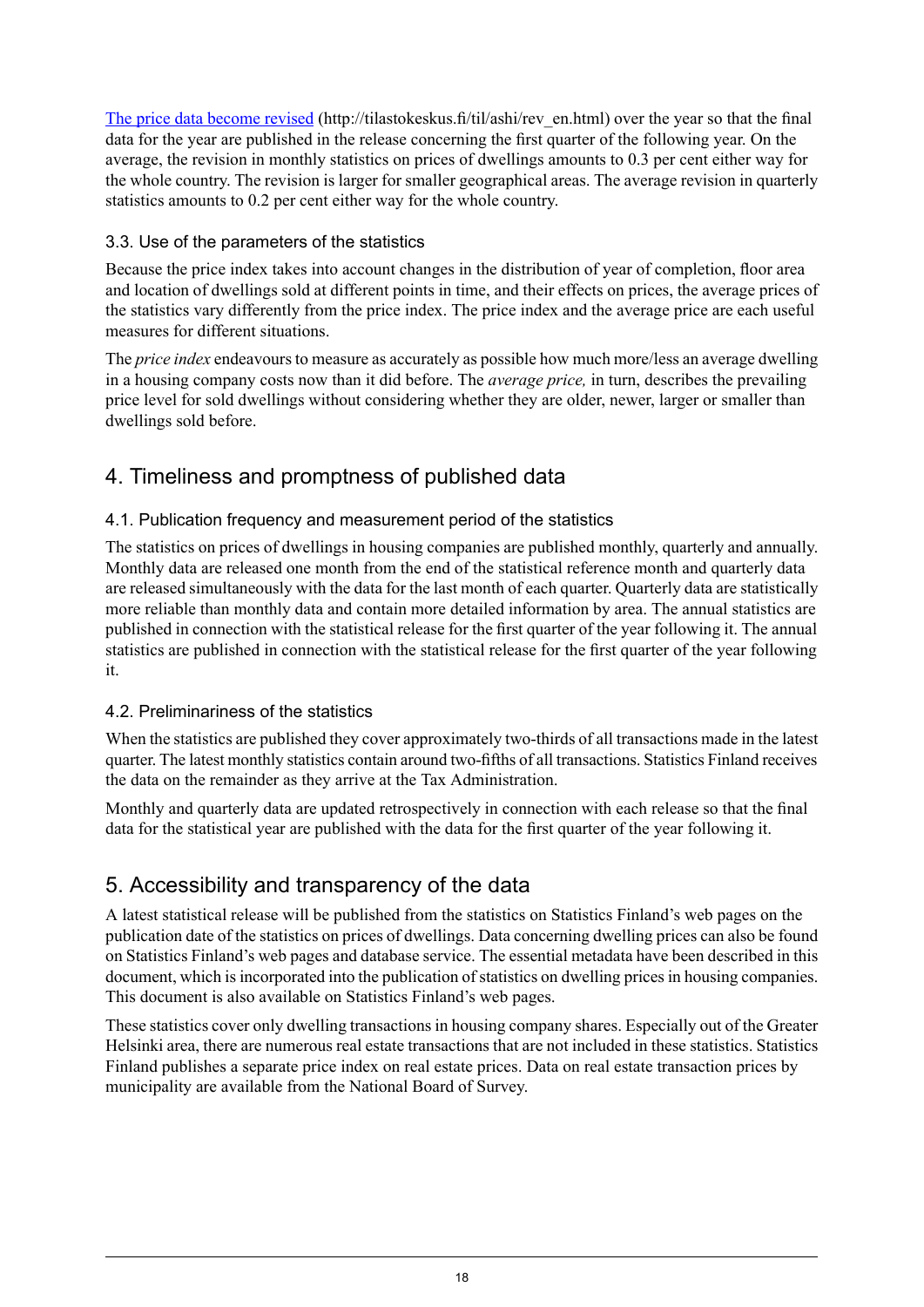## 6. Comparability of the statistics

## 6.1. Comparability with other data

When these statistics are compared with data from other producers the source of the basic data should be considered. Statistics Finland's data derive from the Tax Administration's comprehensive files, and thus cover exhaustively all completed transactions.

In January 2013, combinations of register data were updated. This increases the number of transactions by around three to five per cent on the annual level compared with earlier years.

From the beginning of 2015, the quality adjustment models and the weights used in the index calculation of both old and new dwellings in housing companies were updated. In terms of the calculation of old dwellings in housing companies, the procedure for checking prices was also updated. The monthly indices of old dwellingsin housing companies, as well asthe quarterly and annual indices of old and new dwellings in housing companies, have been backcasted from the year 2010 taking these changes into account. Due to the changes, the backcasted indices can to some extent differ from previously published indices. Most differences are generated in regions where the number of observations is low. For the whole country, the differences are small.

### 6.2. Comparability over time

Data compiled from the Tax Administration's asset transfer tax data are available on prices of old dwellings in housing companies quarterly starting from the year 1987. Older data are available going back to 1970. Data provided by real estate agents are available for the period 1970 to 1986 and the used classification is much less detailed. As regards new dwellings, the time series based on data provided by real estate agents have been calculated quarterly from 2005 onwards.

## 7. Coherence and consistency

In addition to the statistics on prices of dwellings in housing companies, Statistics Finland releases quarterly statistics on real estate prices. Besides the data published by Statistics Finland, real estate agents, credit institutions and banks also publish information concerning dwelling prices and their development.